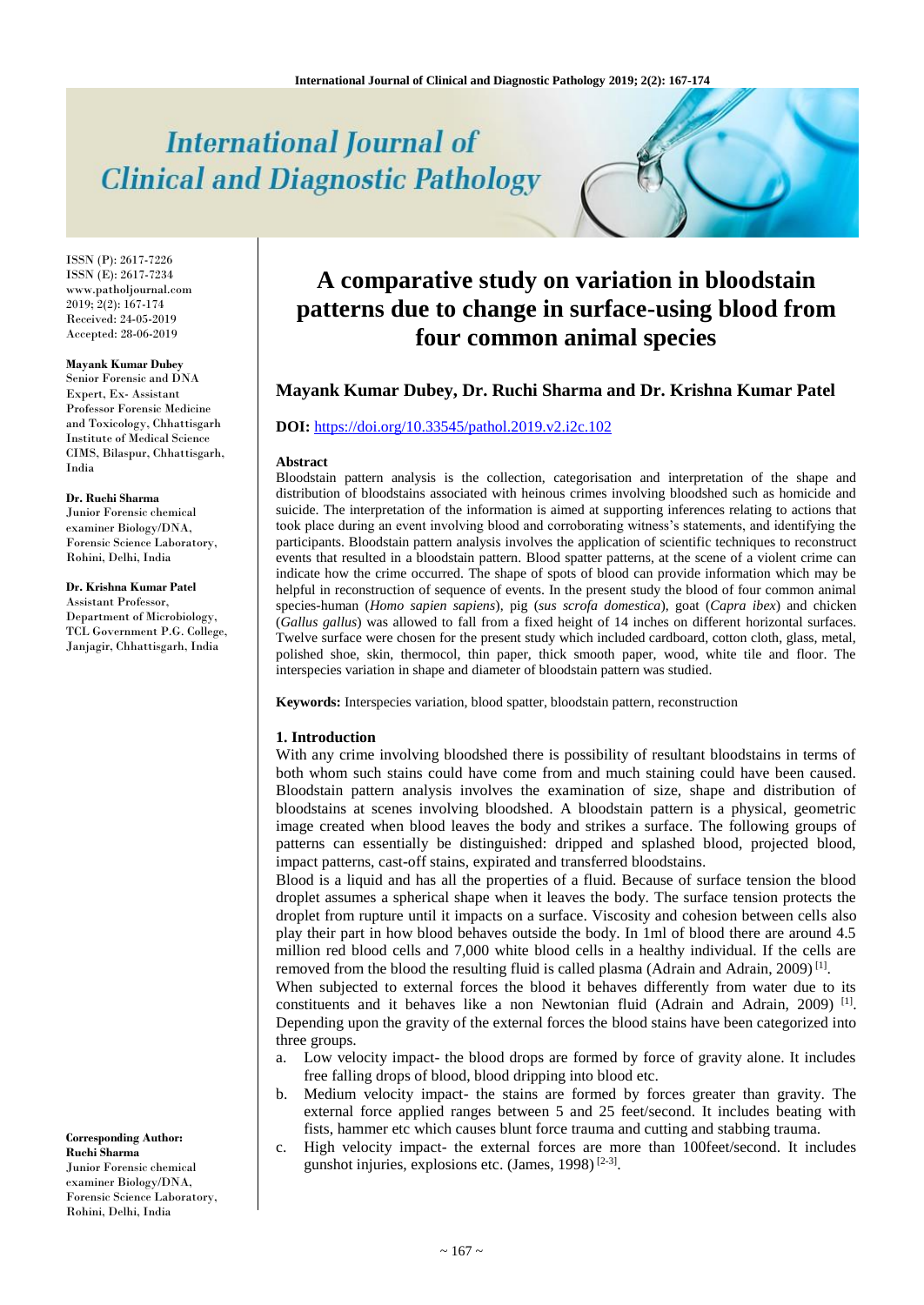Blood dropping vertically onto a flat surface will create a circular stain, suggesting its source was stationary at the time. Blood falling directly into a pre-existing blood stain will cause further drip patterns around the stain which are also known as satellite stains. A moving source such as a bleeding person while walking may drop blood onto a flat surface will create elongated stains in the shape of an exclamation mark. The shape of these droplets can often yield information regarding the direction and speed of the source. Larger droplets suggest the blood was travelling at a low velocity, whereas small droplets indicate the blood was travelling through air following a high velocity impact (James and Sutton, 1998)<sup>[2-3]</sup>.

The analysis of bloodstain patterns may give information regarding distance from the target, impact angle and direction of travel, nature of external forces and object used to cause bloodshed and interpretation of multiple bloodshed events. The aim of the bloodstain pattern analyst is to recognise this basic nature of the stain through these physical characteristics, classify the pattern and then to associate the pattern back to a source event within the context of the scene. This helps to associate the pattern to a specific event that occurred during the incident in question (Bevel and Gardner, website)

The research in field of bloodstain pattern analysis goes back to several hundred years. The earliest study in the field was done by Pitrowski who after being called to a scene of homicide attempted to determine how bloodstains have been produced. Effect of surface texture as well as the effect of angle of impact on to the blood stain patterns follows the original work of Balthazard and his associates' subsequent significant work involving crime scenes was documented by Paul. Paul Kirk presented his findings in an affidavit concerning the bloodstain evidence in the highly publicized murder case against Dr. Samuel Sheppard in 1955. MacDonell (1971-1982)  $[8-11]$  also studied the effects of impact angle and surface texture on blood stain patterns. James and Sutton  $(1998)$  <sup>[2-3]</sup> also explain the effect of surfaces and impact angle on bloodstain patterns through the photographs. Bevel and Gardner (1997) [12], explains the effect of these factors on the bloodstain patterns. Hulse Smith and Illes  $(2005)$ <sup>[13]</sup> studied the stain diameter and counted the number of spines radiating out from the stains formed on paper, dry wall and wood. The bloodstains on different surfaces such as matt, vinyl silk and gloss painted surface following perpendicular and non perpendicular impact has also been studied (Adam, 2013)  $[14]$ . Very little research work in bloodstain pattern analysis is done in India. In the present investigation the blood stains formed at low velocity impact have been studied. The blood samples of four animal species- Human (*Homo sapien sapiens),* pig (*Sus scrofa domestica)*, goat (*Capra ibex)* and chicken (*Gallus gallus*) were collected and used for the analysis of bloodstain pattern formed under similar conditions. Red ink was used as control in the experiment. The blood stains formed on different surfaces was studied and diameter of the stains were recorded and analysed.

#### **2. Materials and Methods**

#### **2.1 Sample Collection**

The blood samples of four common animal species i.e. pig

(*Sus scrofa domestica*), goat (*Capra ibex*) and chicken (*Gallus gallus*) were collected, labeled and packed from various butcher shops in Patiala city, Punjab, India. The Human (*Homo sapien sapiens)* blood was collected from the blood bank of Deep Hospital opposite to Punjabi University, Patiala. Blood samples were collected in 100 ml clean plastic vials using EDTA as anticoagulant and were used for the practical purpose almost immediately.

#### **2.2 Experimental Design**

A pointed knife was clamped with stand at a distance of 14 inches from the base of the stand. A drop of blood of these animal species and red ink was allowed to fall freely at an angle of 90°, on different surfaces such as white tile, cotton cloth, cardboard, thin paper, glass, thick smooth paper, smooth finished wood, floor, polished shoe, skin, smooth metal surface and thermocol. The variation in blood stain pattern on different surface was studied. The diameter of blood stains was also recorded.

#### **2.3 Photographic Documentation**

The photographs of blood stain pattern was also taken using canon power shot A 430 camera (4 mega pixels resolution) on macro mode, with scale.

#### **3. Results and Discussions**

The shape of blood stains patterns formed by blood of different animal species and red ink at an angle of 90° is studied. When blood is allowed to fall freely from the fixed height of 14 inches there is variation in blood stain patterns. Different types of blood stain patterns are seen when the drop of blood strikes the surface. The shape of blood stain depends upon the nature of surface. The porus surface causes the drop to rupture as the forces of surface tension are overcome on impact. Distortions of blood stains are seen in form of spines which radiate from the central area of the blood stain. Spines are formed in the process of overcoming the surface tensions which holds the drop together. Satellite spatters are also seen which are formed when the blood falls from a stationary source and on a horizontal surface. Spatters are also seen around the periphery of the blood stain. Similarly the structure and composition of the fabric of the garment will influence the appearance of any bloodstain on that garment as it does not have a smooth surface and results in distortions of the stain. On hard smooth surface there are least distortions in the shape of bloodstains.

Figure I shows the stain patterns formed by the red ink on different surfaces such as cardboard, cotton cloth, glass, metal, polished shoe, skin, thermocol, thin paper, thick smooth paper, wood, white tile and floor. Cardboard, thin paper, thick smooth paper, wood, white tile and floor shows circular stain patterns with spines. Floor also shows formation of satellite droplets. Glass surface shows complete circular stain pattern without spines. Cotton, Polished shoe, skin and thermocol shows irregular stain pattern formation with cotton showing formation of satellite droplets and thermocol showing spines. Metal surface shows formation of incomplete circular stain pattern with evenlyspaced small spines.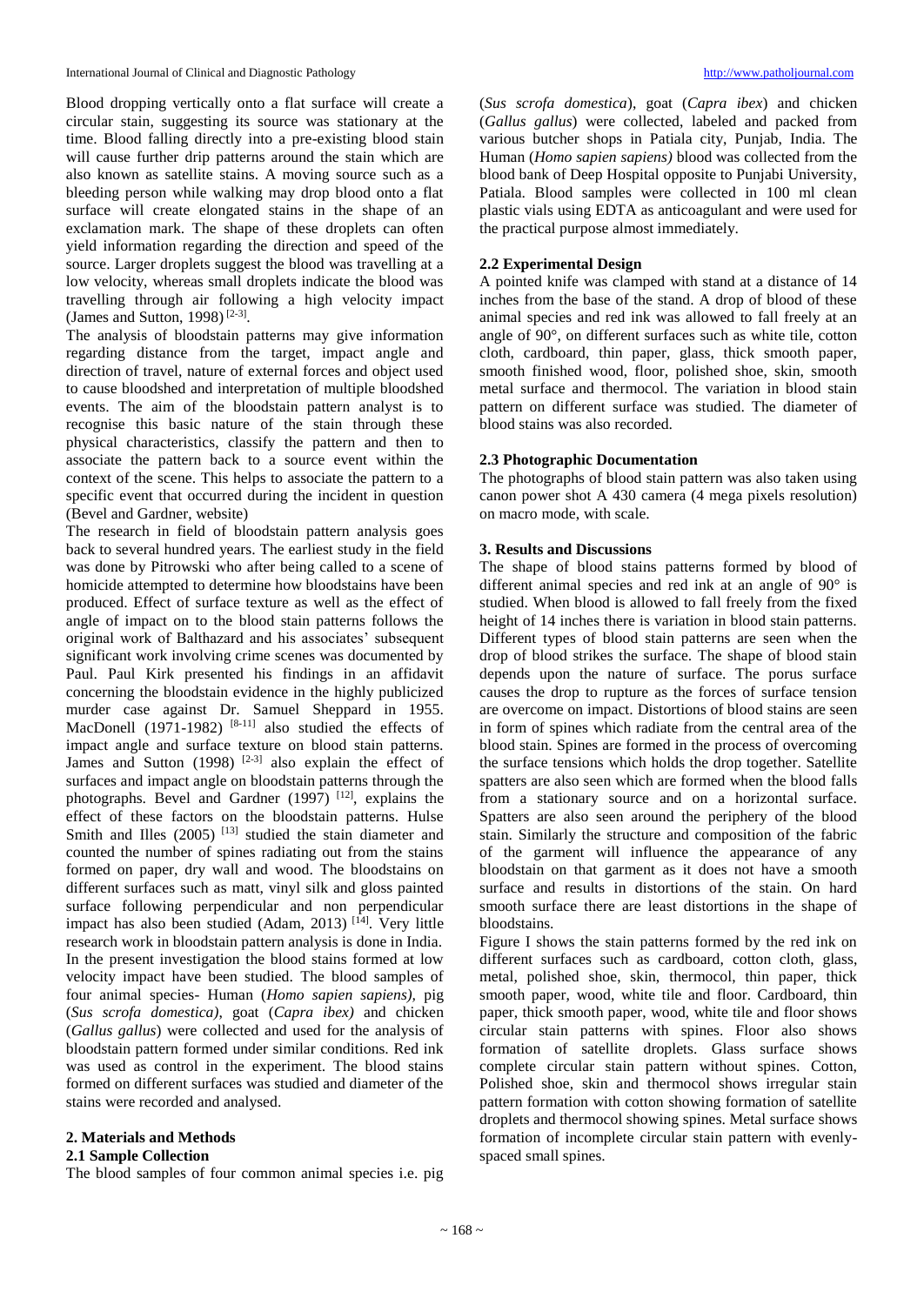

Fig 1: Red ink stain patterns on different surfaces

Figure 2 shows the stain patterns formed by human blood on various surfaces. On cardboard very few spines are seen around the stain. On cotton cloth and thermocol satellite patterns are seen with distortions in the stain pattern. On glass, metal, wood, white tile circular stains are seen and on

polished shoe small spines are formed around the periphery of the stain. On thin paper regularly spaced small spines are seen and on floor maximum satellite droplets are formed with regularly spaced spines.



**Fig 2:** Blood stain patterns formed by human blood on different surfaces

Figure 3 shows the bloodstain patterns formed by the pig (*Sus scrofa domestica*) on various hard and smooth surfaces. On cardboard, thermocol, thick smooth paper and cotton cloth satellite droplets are seen, on glass circular stain is

formed; on metal and skin distorted stain is formed. Thin paper and floor shows circular stain pattern with evenly spaced small spines. Stain with wavy margins is seen on white tile and wood.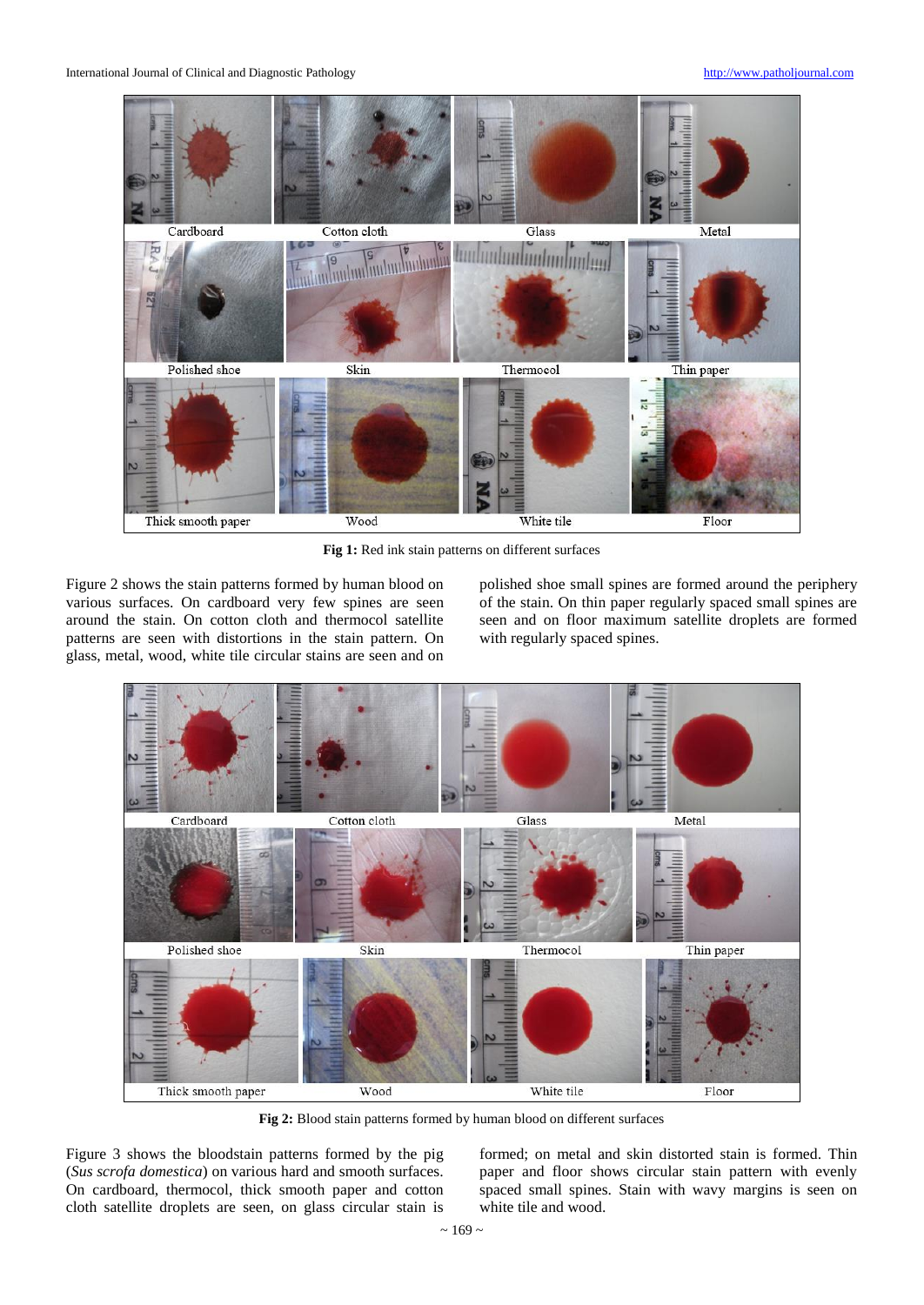

**Fig 3:** Blood stain pattern on different surfaces by pig blood

Figure 4 shows the effect of different surfaces on blood stain patterns formed by goat blood. On white tile, metal, wood and glass circular stain pattern is formed. Thick smooth paper and cardboard shows circular stain pattern with maximum spines and little satellite droplets. Cotton cloth

and floor shows circular stain pattern with satellite droplets. Circular stain patterns with evenly spaced small spines are formed on thermocol and thin paper. Irregular stain pattern is formed on skin and polished shoe.



**Fig 4:** Variation in blood stain patterns on different surfaces by goat blood.

Figure 5 shows the blood stain patterns formed by chicken's blood on various porous and non porous surfaces. Blood stains on cardboard and thick smooth paper shows circular stain patterns with long spines and little satellite droplets. Polished shoe, skin and thermocol shows irregular stain

patterns. Wood, white tile, glass,thin paper and metal shows circular stain patterns with wood and thin paper showing small evenly spaced spines. Floor shows small satellite droplets and cotton cloth shows few satellite droplets around the periphery of the central stain.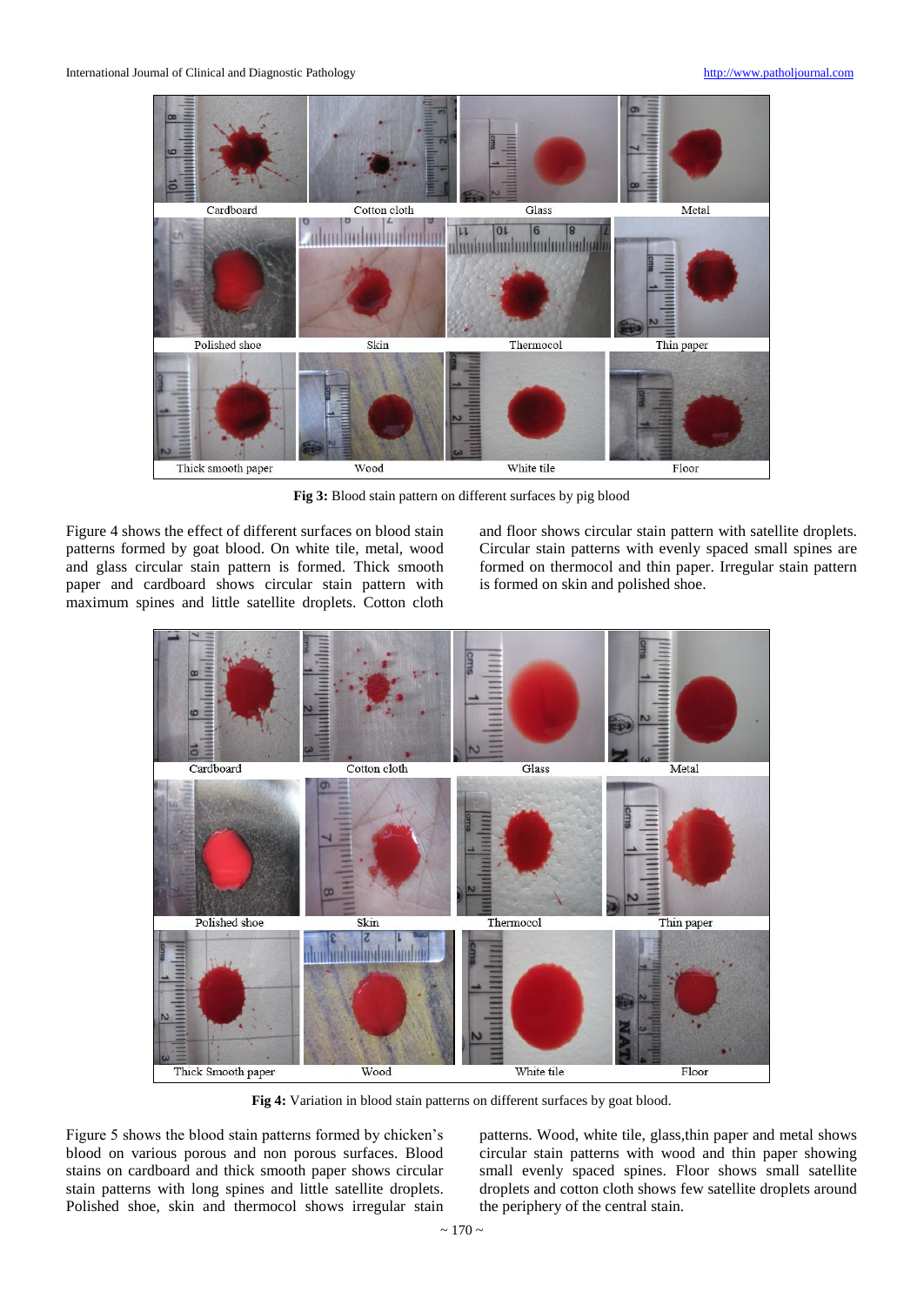

**Fig 5:** Bloodstain patterns formed by chicken blood on different surfaces.

Table 1 shows the variations in the patterns formed by the blood of above four animal species and ink control on twelve different surfaces (white tile, cotton fabric, cardboard, thin paper, glass, thick smooth paper, finished wood, floor, polished shoe, skin, smooth metal surface and thermocol). In this variations in the patterns have been observed in the form of shape, presence of spines, satellite droplets and margins.

**Table 1:** Shows the variations in the patterns formed by the blood of four animal species and ink control on twelve different surfaces

|     | <b>Surfaces</b>         | Ink control                      | Human blood                      | Pig blood                              | <b>Goat blood</b>                      | <b>Chicken blood</b>                  |  |
|-----|-------------------------|----------------------------------|----------------------------------|----------------------------------------|----------------------------------------|---------------------------------------|--|
|     | White tile              | Circular, wavy margins           | Circular                         | Circular                               | Circular                               | Circular, wavy margins                |  |
| 2.  | Cotton                  | Irregular, satellite<br>droplets | Irregular,<br>satellite droplets | Irregular, satellite<br>droplets       | Irregular, more satellite<br>droplets  | Irregular, more satellite<br>droplets |  |
| 3.  | Cardboard               | Circular, spiny margins          | Circular, spiny<br>margins       | Irregular                              | Circular, spiny, satellite<br>droplets | Circular, spiny margins               |  |
| 4.  | Thin paper              | Circular, pointed<br>margins     | Circular, pointed<br>margins     | Circular, pointed<br>margins           | Circular, pointed margins              | Circular, pointed<br>margins          |  |
| 5.  | Glass                   | Circular                         | Circular                         | Circular                               | Circular                               | Circular                              |  |
|     | 6. Thick smooth paper   | Circular, spiny                  | Circular, spiny                  | Circular, spiny,<br>satellite droplets | Circular, satellite droplets           | Circular, spiny margins               |  |
| 7.  | Smooth finished<br>wood | Circular, wavy margins           | Circular                         | Circular                               | Circular, satellite droplets           | Circular, wavy margins                |  |
| 8.  | Floor                   | Circular with spines             | Circular, satellite<br>droplets  | Circular, spiny                        | Circular, less satellite<br>droplets   | Circular, satellite<br>droplets       |  |
| 9.  | Polished shoe           | Irregular                        | Irregular                        | Irregular                              | Irregular                              | Irregular                             |  |
| 10. | Skin                    | Irregular                        | Irregular                        | Irregular                              | Irregular                              | Irregular                             |  |
| 11. | Smooth metal<br>surface | Incomplete circle with<br>spines | Circular                         | Irregular                              | Circular                               | Circular                              |  |
| 12. | Thermocol               | Irregular                        | Irregular                        | Irregular                              | Circular. Satellite droplets           | Irregular                             |  |

Table 2 shows the variation in diameter of the stain patterns formed by different animal species and by ink control on six different smooth surfaces. Maximum similarity have been

observed in the diameter of patterns formed by human and pig blood.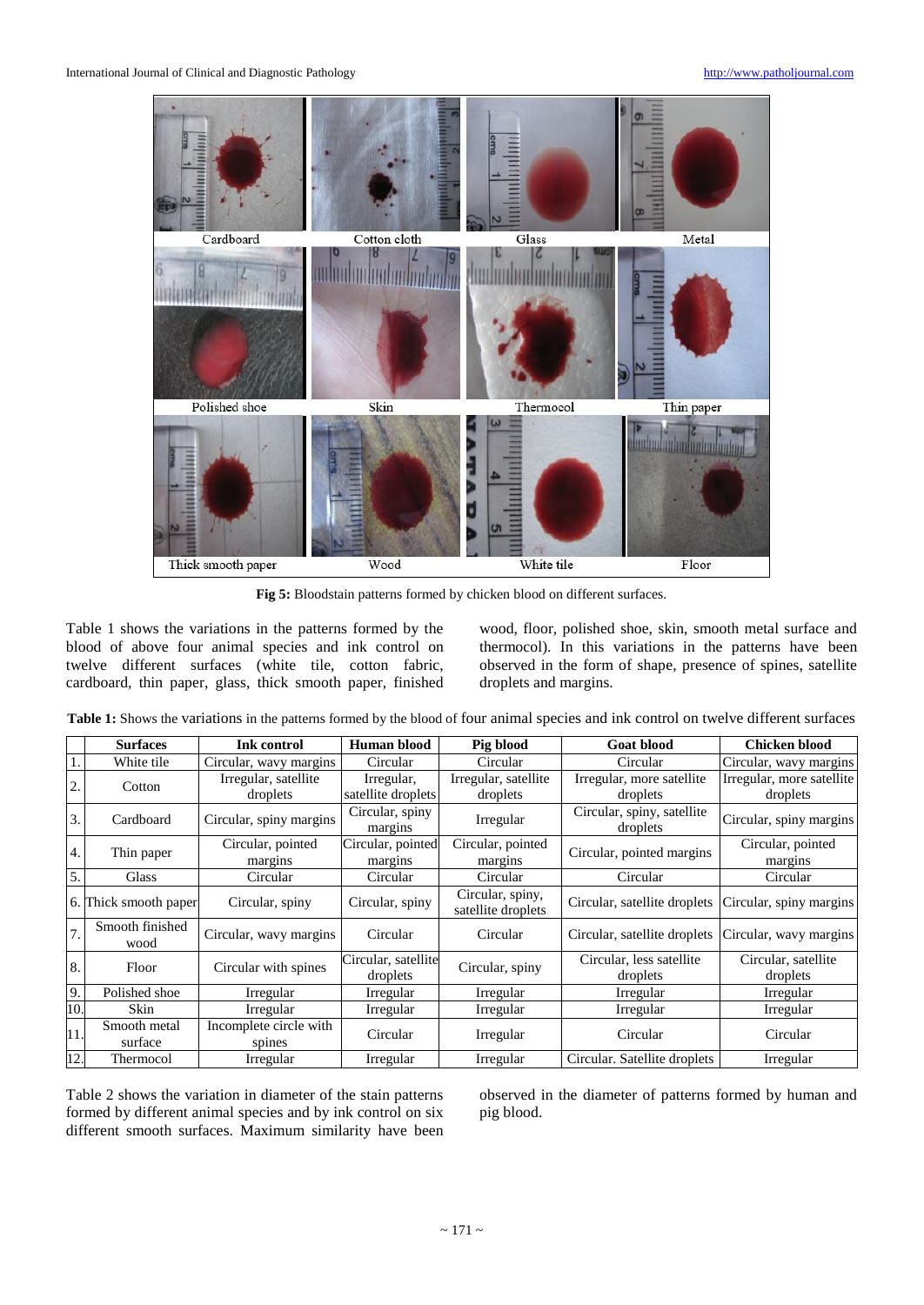|               | <b>Blood</b> | Thin paper | Thick paper | White tile | <b>Finished wood</b> | Cardboard | <b>Floor</b> |
|---------------|--------------|------------|-------------|------------|----------------------|-----------|--------------|
| . .           | Ink control  | ιο         | 1 O         | 19         |                      |           | 10.          |
| ⌒<br><u>.</u> | Human        |            | 10          | 16         | 1 O                  |           | 14           |
| $\sim$<br>J.  | Pig          |            |             | 16         |                      |           |              |
| 4.            | Goat         |            |             |            | 10                   |           |              |
| -<br>J.       | Chicken      | 0          |             | 16         |                      |           |              |

**Table 2:** Variation in diameter of the stain pattern on different surfaces

Variations have been observed in the shape and diameters of bloodstain patterns in all species as well as in pattern obtained by ink sample, where blood from selected animal species was made to fall from a fixed height of fourteen inches at 90°. Red colour ink was used as control sample. The blood stains formed by low velocity impact have been studied. These types of stains are formed when the blood falls freely under the influence of gravity (James and Sutton, 1998)  $[2-3]$ . In a perpendicular collision, a round stain is observed. The shape and diameter of stains produced is dependent on the texture of the surface. The variation in blood stain patterns on different surface are studied which are commonly encountered at crime scenes. The angle at which the blood droplet impacts an object and the nature of that surface determine the final shape of the stains (Sweet, 2006) [15] .

Patterns formed on 12 commonly found surfaces (white tile, cotton fabric, cardboard, thin paper (smooth), glass, thick smooth paper, finished wood, floor, polished shoe, skin, smooth metal surface, thermocol) vary with respect to margins of spherical pattern i.e. wavy or spiny, shape i.e. circular or irregular and number of satellite droplets formed. On white tile circular stains are formed by all species of animals as well as by red ink. Cotton cloth shows irregular stains with satellite drops formed by red ink ink, human and pig blood whereas more satellite drops are formed by goat blood and chicken blood. The distortion will depend on the ability of the fabric to absorb the bloodstains and the looseness of the weave, knit or felt of the garment material. Consequently, the composition and construction of the clothing of any bloodstained garment must be considered in the evaluation of any blood stain pattern (DiMeo and Taupin, 2012)<sup>[16]</sup>. Circular stains with spiny margins are formed on cardboard by blood of all species and red ink except pig blood which forms irregular stains. On thin paper circular stains with pointed margins are formed and on glass completely circular stains are formed by control i.e. red ink and blood of all the animal species. Thick smooth paper shows circular and spiny stains by red ink, human and chicken blood whereas in addition to spines satellite drops are also formed by pig and goat blood. Red ink and chicken blood forms circular stains with wavy margins on smooth finished wood, circular stains are formed by human and pig blood and goat blood forms satellite drops also around the periphery of the stain. On floor circular stains with satellite drops are formed by red ink, human, goat and chicken blood whereas circular stains with spines are formed by pig blood on similar surface. Polished shoe and skin show irregular pattern for blood of all above four animal species as well as ink control. Smooth metal surface shows irregular stains by red ink and blood of pig whereas circular stains are formed by human, goat and chicken blood. On thermocol irregular stains are formed by red ink and all species of animals except goat blood which shows circular stain with satellite drops.

#### **3.1 Explain Table 2**

Spines around the edges of stains in Figs. 3 and 4 were not evenly distributed and showed variation in size. Local variations in surface roughness of the paper were responsible for introducing some randomness in the size of spines and also led to some merging of spines. Stain size increased as surface roughness was reduced, so that the largest stains were on glass and the smallest on paper.

Therefore, consideration of surface texture is a key observation when determining the characteristics of the blood spatter (Fisher and Spitz, 2006)<sup>[17]</sup>. The surface that blood hits can change the shape and size of a spatter significantly. Hard and smooth surfaces will tend to create a spatter pattern that is much smaller than the rough or irregular shaped surfaces like wood or concrete. Secondary or satellite spatter is often created when a drop falls to a hard surface. These small secondary drops will surround the original circular stain.

Bloodstains may occur on a crime scene on a variety of surfaces such as carpet wood, tile wallpaper, clothing etc. The type of surface that a blood droplet strikes affects the amount of resultant stain distortion and satellite (secondary) blood spatter. When a drop of blood hits a hard or nonporous surface, such as glass or smooth tile squares, it results in fewer spatters. If the drop hits a rougher surface such as carpet or wood, it will usually result in an irregular shaped stain that has serrated edges and has satellite spatter around it (Saferstein, 2001)<sup>[18]</sup>. If the blood drop happens to land on a porous surface, like raw wood or asbestos board for example, there will be fewer spatters produced. This may contrast with the blood drop falling on a paper towel whose surface is both porous and rough in texture. Interspecies variation in shape of bloodstains on twelve different horizontal confirms that pig blood drops behave very much like those of human blood. Similar observations have been made by (Hulse Smith *et al.*, 2005)<sup>[13]</sup>.

Most bloodstain pattern analysis is typically undertaken while examining scenes of violent crime, or examining clothing and weapons from such incidents. A crime scene investigation is also about finding evidence to identify the culprit of the crime. Bloodstain pattern analysis can contribute to this, in addition to investigations for traces such as fingerprints, fibres or DNA.

In bloodstain pattern analysis it is important to know the effect of different surfaces on shape and size of the bloodstain. Spreading of small liquid drops over thin dry porous layers is investigated from both theoretical and experimental points of view by different workers. Drop motion over a porous layer is caused by an interplay of two processes: (a) the spreading of the drop over already saturated parts of the porous layer, which results in an expanding of the drop base; (b) the imbibition of the liquid from the drop into the porous substrate, which results in a shrinkage of the drop base and an expanding of the wetted region inside the porous layer. As a result of these two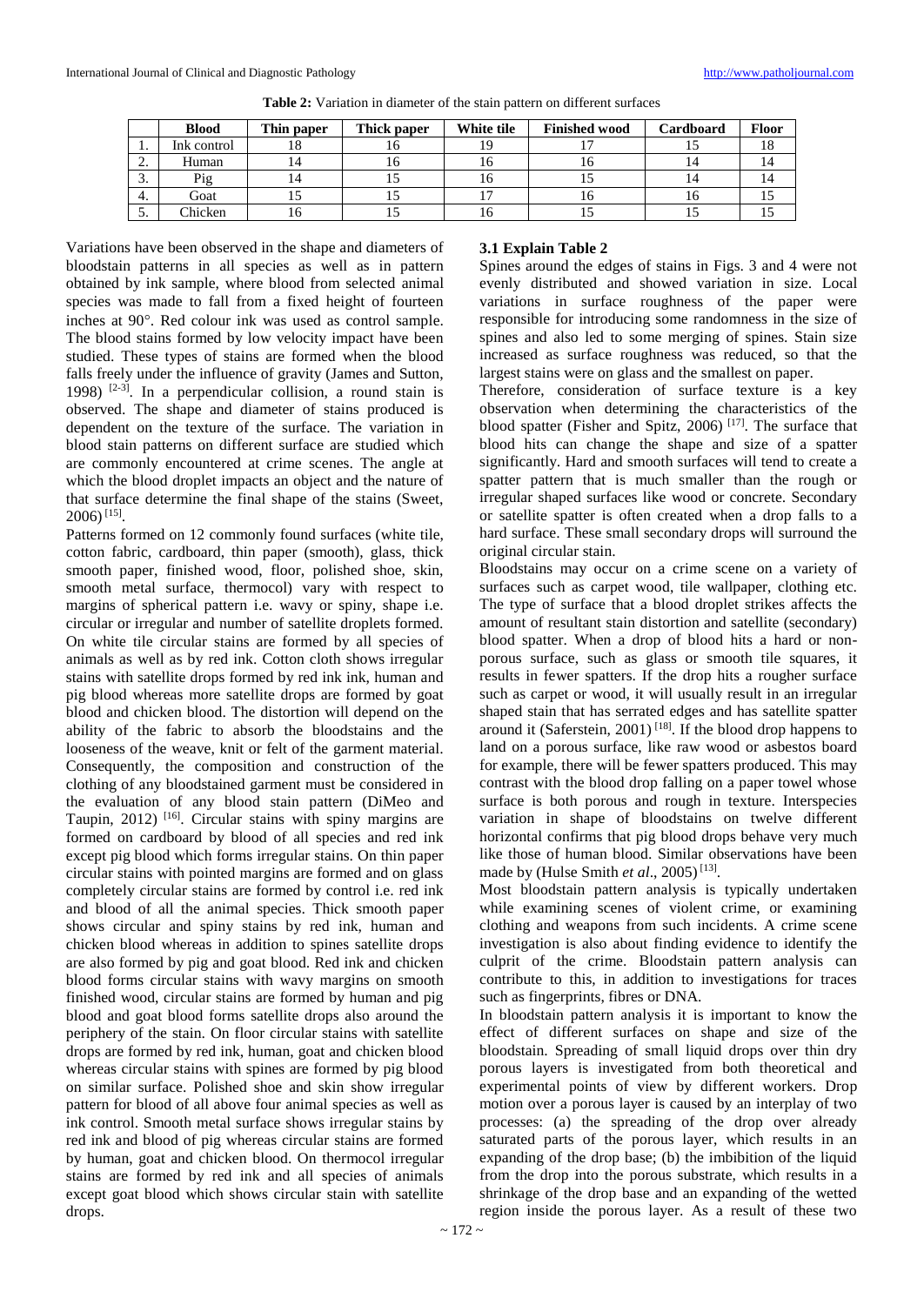competing processes, the radius of the drop goes through a maximum value over time (Starov, 2005).

The study of blood stain patterns on different surface helps in the reconstruction of scene of crime as was seen in case of Countess Alberica Filo della Torre was found dead in her home in Rome in 1991. She had a large bloodstained bed sheet wrapped around her neck. The position of the bloodstains confirmed the reconstruction of the way the bed sheet had been wrapped around her neck (Berti and Saachi, 1991)

Blood from Pig (*Sus scrofa domestica*) is mainly used for the practical purposes in studying bloodstain patterns since its specific gravity being closer to the specific gravity of human blood (Bevel and Gardner, 1997)  $[12]$ . To the best of our information there is no literature available which shows the use of blood from other two animal species i.e., Chicken (*Gallus gallus*) and Goat (*Capra ibex*) for the study of bloodstain patterns and comparison of the blood stain patterns formed by the blood of above species with that of human and pig blood.

A highly qualified analysis can help to estimate facts concerning the location, quality and intensity of an external force. A sequence of events may be recognized, and detailed questions connected with the reconstruction of the crime might be answered. In some cases, bloodstain pattern analysis helps to distinguish between accident, homicide and suicide or to identify bloodstains originating from a perpetrator. Bloodstain pattern analysis is based on systematic training, a visit to the crime scene or alternatively good photographic documentation, and an understanding and knowledge of autopsy findings or statements made by the perpetrator and/or victim (Peschel *et al.*, 2011)<sup>[22]</sup>.

This study shows that the way in which bloodstains form on a surface is unique for that particular surface. It is therefore important for forensic analysts to be aware that the surface upon which an impact pattern is formed can affect the interpretation of facts. Since blood evidence associated with a crime can provide information that may solve the case hence much research is required in the field in India.

## **4. Summary and Conclusion**

Investigators often find blood stains during their examination of a crime scene. They also find stains that could be either blood or some other similar substance, like reddish-brown paint or it may be blood of some other animal species.

This study shows there are variations in blood stain patterns formed by different species of animals with respect to shape and diameter of the satin. The surfaces on which the bloodstains are found are important in the assessment of bloodstains. Bloodstains on rough/textured surfaces were longer than those on smooth/non-textured surfaces, even though the volume of the blood drop was the same in each situation. This indicates that the way in which blood interacts with these different surfaces is different. Surface texture can play a vital role in the study of blood stain pattern analysis.

Blood stain pattern analysis provides important information to the investigators regarding the crime scene reconstruction hence the present study may be helpful in forensic investigation of heinous crimes involving bloodshed.

#### **5. Acknowledgements**

I am thankful to Mr. Arun Kumar (Lab Supervisor, Deep Hospital, Patiala) for providing the human blood samples and the anticoagulant.

# **6. References**

- 1. Adrian W, Adrian L. Bloodstain pattern Analysis. In: Fraser J and Williams R (Ed.), handbook of Forensic Science. William Publishing, Devon, UK, 2009, 229, 231.
- 2. James SH. Introduction to Bloodstain Pattern and Interpretation and Properties of Blood. In: James SH and Eckert WG (Ed.), Interpretation of Bloodstain Evidence at Crime Scene. 2<sup>nd</sup> Ed. CRC Press. Boca Raton, 1998, 15-6.
- 3. James SH, Sutton. Low Velocity Impact and Angular Considerations of Bloodstains. In: James SH and Eckert WG (Ed.), Interpretation of Bloodstain Evidence at Crime Scene. 2nd Ed. CRC Press. Boca Raton, 1998, 19- 36.
- 4. Ibrahim F Rehan, Hesham H Mohammed, Sohaila Gehad Fahmy, Asmaa Elnagar, Mohammed Youssef, Obeid Shanab. Influence of photoperiod and circulating-IgY on some behavioural patterns of chicks during the first week of life. Int J Vet Sci Anim Husbandry 2019;4(2):18-25.
- 5. Pitrowski E. Uber Entstehung Form, Richtung und Ausbreitung der Blutspuren Nach Heibwunden des kopfes. Golos Printing, Elmira Heights, New York, 1895, p. 8.
- 6. Balthazard V, Piedelievre R, Desoille DeRobert L. Etude des Gouttes de sang projecte. Presented at the 22nd Congress of Forensic Medicine, Paris, France, 1939.
- 7. Kirk PL. Affidavit regarding his findings based upon bloodstain evidence, State of Ohio vs Samuel H Sheppard. Court of Common Pleas, Criminal Branch. No. 64571, 1955.
- 8. MacDonell HL. Interpretation of Bloodsatins- Physical Considerations, Legal Medicine Annual, Cyril Wecht, Ed., Appleton- Century Crofts, New York, 1971, 91- 136.
- 9. MacDonell HL. Preserving Bloodstaion evidence at Crime Scene, law and Order. 1977; 25:66-9.
- 10. MacDonell HL. Criminalistics, Bloodstain Examination, Forensic Sciences. Cyril Wecht Ed. Matthew Bender, New York. 3:37, 1-37, 26.
- 11. MacDonell HL. Bloodstain Pattern Interpretation. Laboratory of Forensic Science, Corning, New York, 1982.
- 12. Bevel T, Gardner RM. Bloodstain Pattern Analysis with an Introduction to Crime Scene Reconstruction. 2nd Ed. CRC Press. New York, 1997.
- 13. Hulse Smith L, Mehdizadeh NZ, Chandra S. Deducing Drop Size and Impact Velocity from Circular Bloodstains. J Forensic Sci. 2005; 50(1):54-63.
- 14. Adam CD. Experimental and theoretical studies of the spreading of bloodstains on painted surfaces. Forensic Sci. Int. 2013; 229(1-3):66-74.
- 15. Sweet M. Bloodstain Pattern Analysis. In: Rivers RW (Ed.), Evidence In: Traffic Crash Investigation and Reconstruction: Identification, Interpretation and Analysis of Evidence and Traffic Crash Investigation